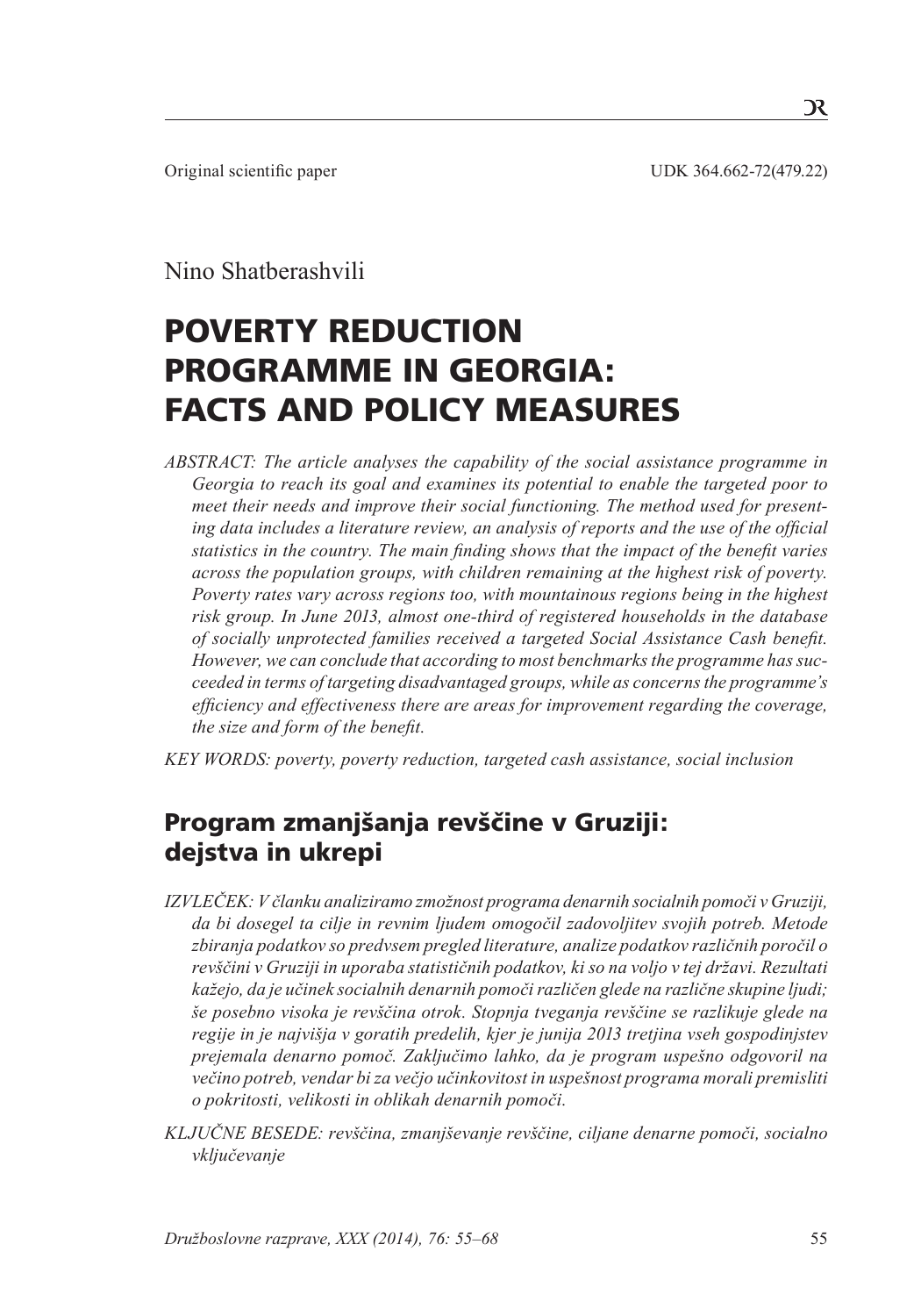### **1. Introduction**

Georgia declared independence in 1991. National forces won elections and country was led by President Gamsakhurdia. In tune with country's political changes its economic situation changed too. Prior to independence, the country had a relatively strong economy among Soviet States, with an affluent agricultural sector and energyintensive industrial products. Post independence armed internal conflicts broke out that reflected on both the country's economy and politics. In the midst of the political tension President Shevardnadze became the leader for coming decade, however in 2003 protests against the fraudulent parliamentary elections led to the Rose Revolution and his resignation. Presidential elections in January 2004 were won by Mikheil Saakashvili. Political and economic reforms were aiming at transforming Georgia to a market-oriented economy. In 2012 the opposition forces won elections. The country entered into the new stage of political and economic life. Revisiting of poverty evaluation methodology became one of the main goals of the new government to combat more effectively poverty and social risks that many households face.

After the Rose Revolution until the 2008 August conflict with Russia the Georgian economy grew by 9.7 percent a year on average. Followed the conflict, GDP annual growth rate dropped to 2.1 percent. However the economy rapidly recovered in 2010 and reached pre-conflict level (UNDP 2013). By the end of 2008, immediately after the August conflict unemployment rate jumped by 3.2 percentage points - from 13.3 percent in 2007 to 16.5 percent in 2008.1 Self-employed comprise 64 percent of all employed (more than 1 m), and the majority of them are engaged in small-scale farming. The urban unemployment rate (28.8 percent) is four times higher than in rural areas (7.1 percent), due to the fact that all persons residing in rural areas who own a land plot are considered to be employed. During 2009, 36 percent of all households had borrowed money. Less than a quarter of the population in Georgia was covered by any kind of health insurance and this figure dropped to just less than a fifth in urban areas. Free health insurance, was concentrated in the poorest fifth of households but even in these households only just over a fifth of the population was covered (UNICEF 2010). However, the situation has changed to good since 2012. All citizens are eligible for basic health care service.

In the past Georgia's Social Protection system was predominantly categorical, aiming to reach socially vulnerable people according to the categories of vulnerability. Together with those who were in need of such support the system mechanically embedded those who were far beyond such need but within the categorical characteristic. Therefore it was considered to be neither effective nor efficient and was comfortable means for overwhelming corruptions. The need for change was explicit followed by the change in policy orientation. The system changed together with the policy shift towards the targeted social assistance. The reorganization was intensive and challenging however painful process. Currently the system is mixed, comprising of targeted

<sup>1.</sup> Statistics Department, Employment and Unemployment. Available from: http://geostat. ge/?action=page&p\_id=145&lang=geo (accessed 13. 2. 2014)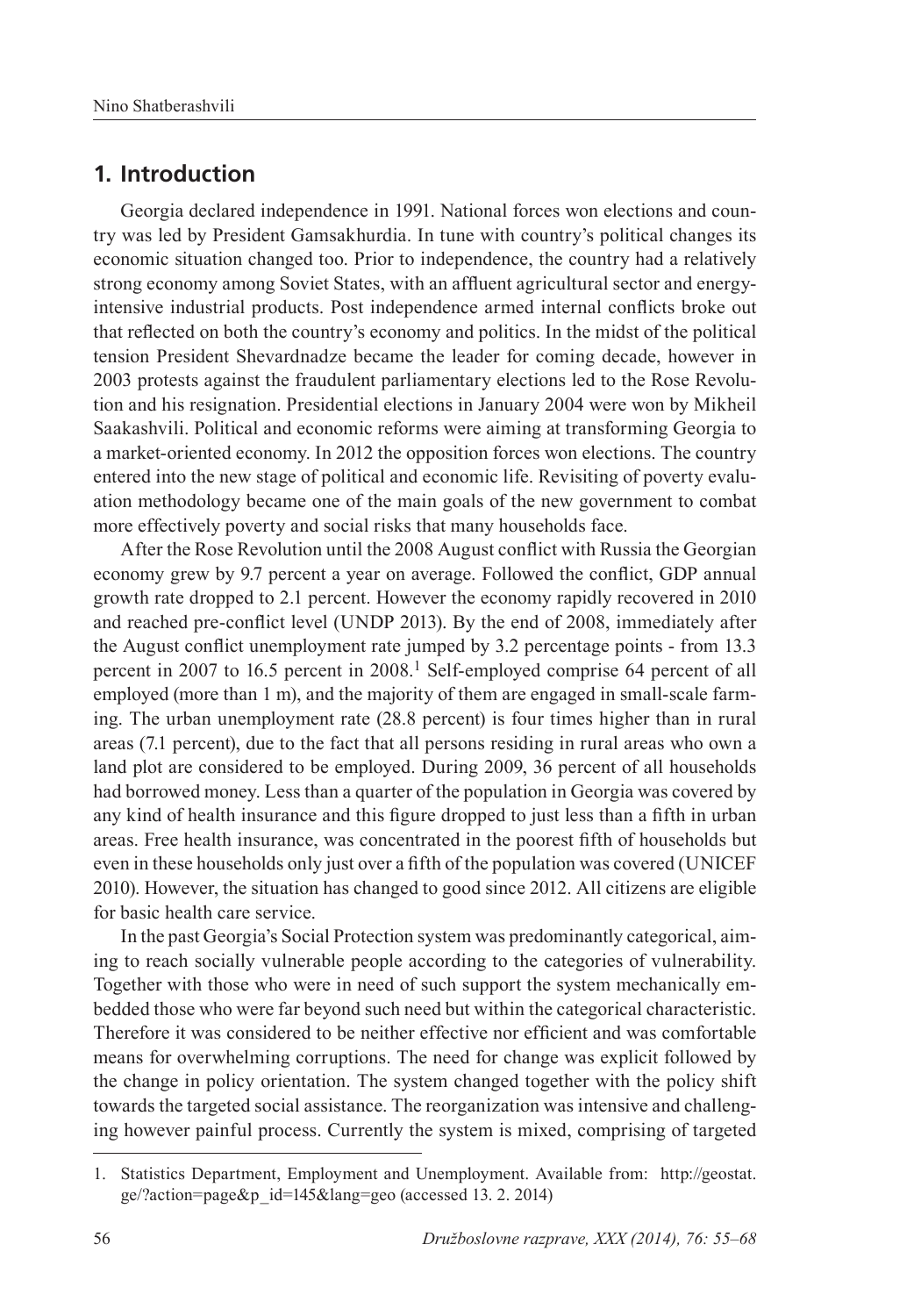and categorical social benefits. Some benefits are flat others depending on the results of the evaluation (to be discussed in details below). However, the policy claims to be more targeted therefore less inefficient and having more impact on the recipients' lives than before. The aim of the article and the main research question is to identify whether the change in the social system ensured to reach its target and to what extend does targeted social assistance enable to improve the quality of life of its recipients.

Besides, due to the endless debate about the causes and predetermined factors of poverty the underlying motivation for the article is to emphasise the complex and intersectorally correlated nature of the causes and results of poverty in Georgia to find out if the "victims" of poverty are also actors in shaping their experience of it (Lister 2004 in Alcock 2006: 37) or how systemic barriers contribute to the development or they maintain their poverty. Farmer names (Farmer 2004 in Strier 2009: 1073) as systemic barrier poor educational opportunities, poor health services, low wages, low access to credits, inadequate system transportation and communication, and low access to social participation which results in lack of political power. Many studies revealed, that welfare recipients themselves consider social services as "beaurocratic, dehumanizing and oppressive" therefore forming "coalition of despair" (Dominelli, 1996 in Strier and Binyamin, 2009). In Georgia in addition we can name lack of information not only about the service accessibility but also about the social rights and the means of their utilization. As known the structural views of poverty are oriented more on the change of structural barriers e.i. system rather than poor themselves. However the work needs to be conducted to reorient the people who are predecessors of soviet social system dependency and state monopoly towards self responsibility and self contribution as a vital investment for better future. The poverty reduction policies should aim to create institutional environment empowering poor people to increase social functioning and develop risk management skills (Strier and Binyamin 2010). However poorly structured social services do not offer foundation for the development of "social contract" on which individual responsibility will be based (Weil and Feingold 2002 in Strier and Binyamin 2009).

## **2. Poverty in Georgia: facts and figures**

Despite economic fluctuations poverty remains enduring problem in Georgia. The average household monthly income was 374 GEL<sup>2</sup> in 2011, 322 GEL in 2009. The income has been increased by 15 percent however taken inflation into account, the income has been decreased in real terms by 2 percent (UNICEF 2012). Total average monthly household consumption in Georgia is 543 GEL, it was 442 GEL in 2009. Calculation in line with the inflation reflects 5 percent growth in monthly consumption. The Gini coefficient for consumption was 0.38 in 2011, similar to 2009 (UNICEF 2012). According to the official statistics over a fifth (22.1 percent) of the Georgian population lived in poverty and a tenth (9.4 percent) in extreme poverty prior to 2009 (UNICEF 2010). World

<sup>2.</sup> 1 EU is equivalent of 2.40 GEL.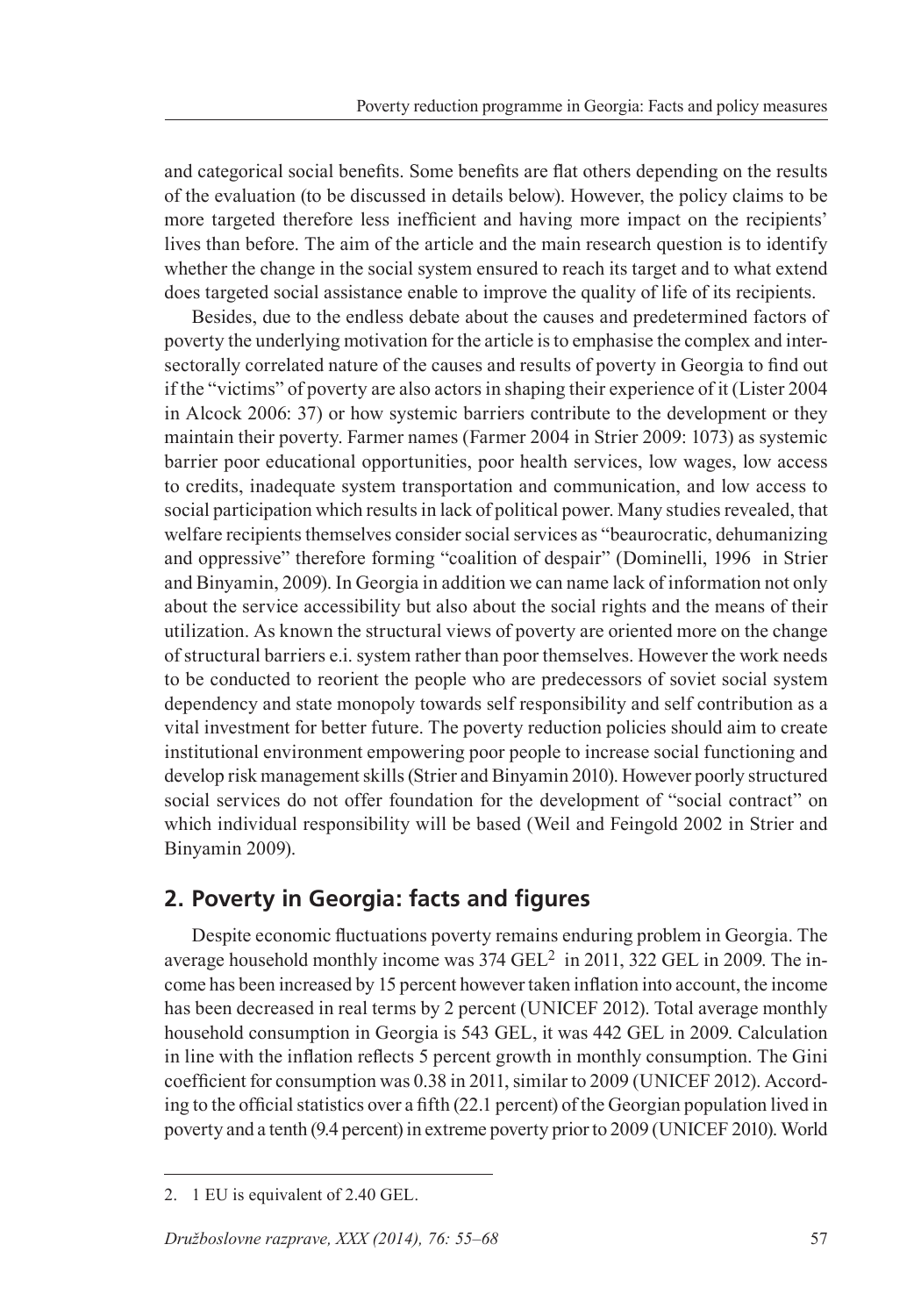Bank Poverty Assessment (2009)<sup>3</sup> provides similar estimations<sup>4</sup>. According to UNDP research *Economic and Social Vulnerability in Georgia* (2013) estimates range from 10 percent for extreme poverty to 45 percent if a less conservative poverty threshold is chosen. Poverty rates vary across regions and population groups. Economic inequality in per capita expenditure distribution between the richest and the poorest, as measured by the Gini coefficient was found to be 0.36 percent (World Bank 2009), and of 0.42 in 2011 (UNDP 2013). The Gini coefficient was higher in urban areas (0.36) compared to rural areas (0.33). Both the average household monthly income and consumption in Georgia is over twice as high in urban as in rural areas (World Bank 2012).

Poverty rates differ across regions too, maintaining mountainous regions at the highest risk group. The social inclusion of targeted poor is under question. With regard to vulnerability to social resources, overall vulnerability rates are low. UNDP research (2013) revealed that only 15 percent of the population does not participate in any kind of association at community level, and only 2 percent have no one that could support them emotionally. Moreover, study state that being poor increases the probability of lacking this kind of support whereas it makes it at the same time more likely to participate in an association. The study states that monetary poverty status is one of the strongest preconditions of the social vulnerability of the households. They have limited access to financial and product markets and less likely to get support from their social network.

There are also disparities in geography of poverty. Poverty rates are higher in rural than in urban areas, indicating that dominant subsistence agriculture contributes to the persisting high number of working poor. Furthermore many people, in rural areas have limited access to basic utilities, social and health services, inequality in terms of employment opportunities and access to education are widespread (EC 2011). The lowest incidence of poverty is found in Tbilisi – the capital of the country (12.9 percent), Samegrelo – one of the western region (14.4 percent), and Kvemo Kartli – one of the eastern region (17.3 percent). The wealthiest regions lie in a continuous arc running from Samegrelo in the north-west to Kvemo Kartli in the south-east. The western regions in this arc (Samegrelo and Imereti – one of the western regions) benefit from favourable agricultural conditions and good access to urban markets and sea ports on the Black Sea. In the east, Kvemo Kartli is favoured by good agricultural land in the south, between Tbilisi and the border with Azerbaijan, and its proximity to Tbilisi and Rustavi (World Bank 2009).

<sup>3.</sup> The World Bank Poverty Assessment for Georgia is based on the 2007 Living Standards Measurement Survey (LSMS) and uses consumption per adult equivalent (PAE) as a basis for poverty measurement. Total monthly household expenditure is expressed in per adult equivalent terms using a scale adopted specifically for Georgia. While males aged 30-39 equals one adult, children aged 0-3 years equal 0.98 adults, children 4-6 (0.9), children 7-12 (0.89), and children 13-17 (0.96). WB uses an absolute poverty line and per adult equivalent consumption.

<sup>4.</sup> 23.7 percent of the Georgian population was poor and 9.3 percent was extremely poor in 2008.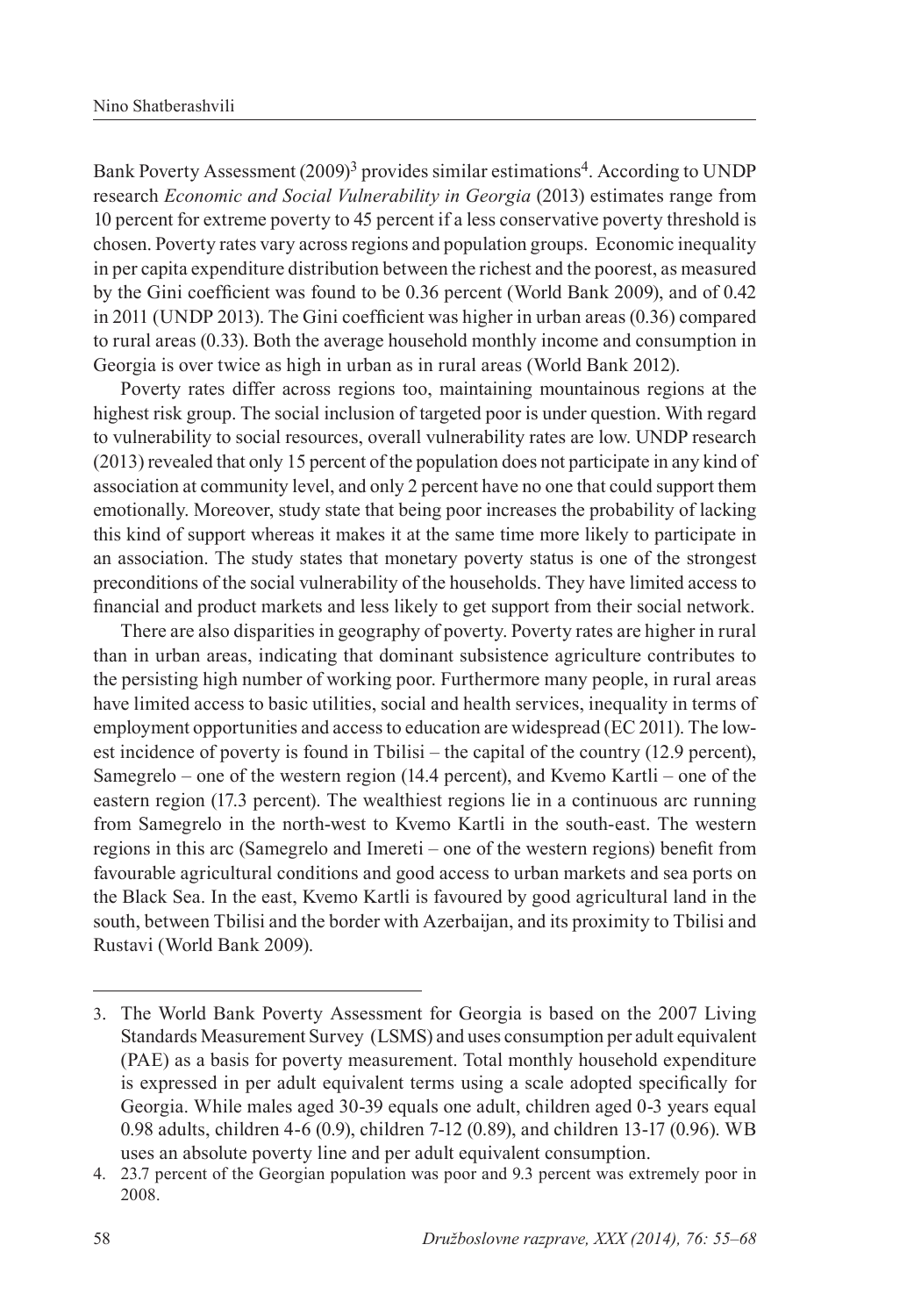The total rural poverty at 30 percent was much higher than the urban poverty at 18 percent, and the extreme rural poverty at 12 percent was almost twice the extreme urban poverty at 7 percent. One of the south western regions of Georgia - Ajara has the lowest official poverty rate in the country (13 percent) in contrast with the eastern region Mtskheta-Mtianeti which is the poorest (37 percent). The households that have the highest risk of poverty face those households who do not have earners, do not own land, are not composed of only pensioners, and have three or more children (UNICEF 2010).

### **3. Social protection expenditure and (non)take-up**

Georgia's Social Protection system comprises of several social benefits: pensions, IDP/refugee assistance, Targeted Social Assistance (TSA), social benefits for orphans and the blind. Social protection expenditure is the second largest spending item of the central budget. The expenditures in social sphere (education, health, social protection) increased from 6.3 percent of GDP in 2003 to 9 percent in 2007. It accounted for 17.7 percent of the central public expenditure in  $2008^5$  (UNICEF 2010). Despite consequent economic slowdown post August conflict the government has kept the space of social expenditure growth in total public expenditure – from 34.7 percent to 42.3 percent. Nevertheless, Georgia was one the lowest social spenders in the CEE/CIS region, with only 4.1 percent of GDP spent on social protection, 2.8 percent on education and 1.6 percent on health (UNICEF 2010). Since 2010 despite the decline in total public expenditure from 38.4 percent of GDP in 2009 to 32.1 percent in 2011, which reflects a 5 percent decline in real terms from GEL 7,502 million to GEL 7,110 million, social expenditure has remained steady at about GEL 2,500 million in real terms during this period (World Bank 2012).

Pensions are the most widespread type of benefit in Georgia, followed by TSA and IDP/refugee assistance. Pensions have the highest coverage reaching 53.8 percent of households, followed by TSA (8.8 percent) and lastly other categorical benefits (7.2 percent). Pension spending as a share of GDP is one of the lowest in Europe and Central Asia, though Georgia is at a considerably lower income level than most of the countries with higher pension burdens, and it has an older population structure and higher dependency ratio than those with similar levels of pension spending. Demographic data is not promising forecasting gradual increase of elderly (World Bank 2012).

The Targeted Social Assistance Programme (TSA) was introduced in 2006 with the aim to provide targeted cash assistance to the poor based on the proxy means testing. TSA coverage expanded since then from about 400,000 beneficiaries in July 2008 to about 475,000 in July 2009, and 430,000 recipients (about 10 percent of the population), out of a total 1.7 million individuals registered in the database as of mid-2011 (about 40 percent of the population of Georgia) roughly corresponding to the estimated extreme poverty headcount in Georgia. Increase in coverage was followed by TSA budget

<sup>5</sup>. Author's calculation based on the Ministry of Finance figures on public expenditure in 2008, source: The Law on State Budget 2009. Available form: *www.mof.ge* (accessed 17. 3. 2014)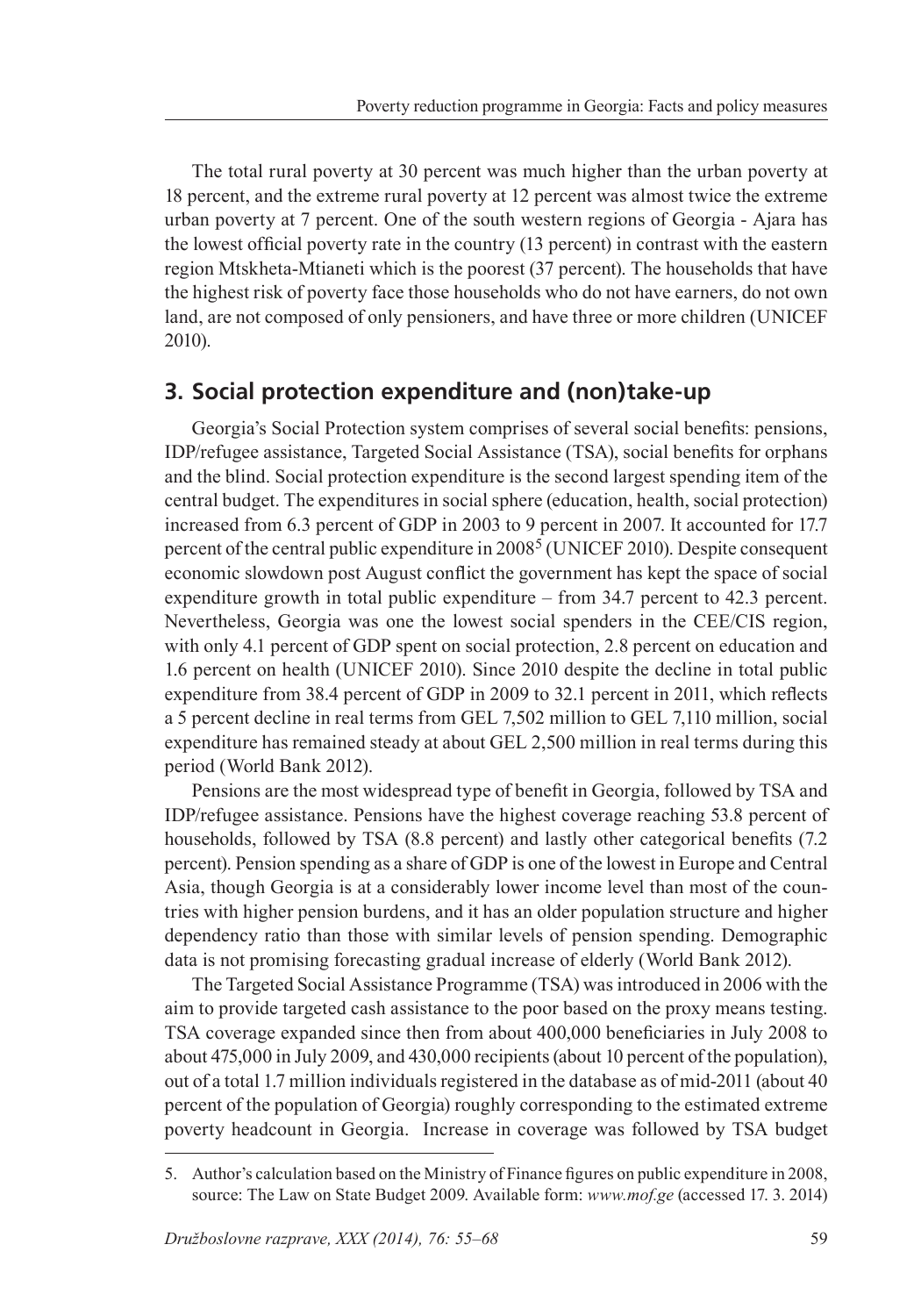increase, from GEL 83 million in 2007 to GEL 150 million in 2011 that is about 0.7 percent of GDP (World Bank 2012).

In January 2010, 420.800 people (9.6 percent of the population) were receiving cash transfers6. According to the World Bank report 2009, without the TSA, the group that received the benefit would have had a poverty rate of 71 percent compared with 50 percent currently (World Bank 2009). According to World Bank's later report (2012) the poverty headcount without TSA is almost two percentage points higher than the headcount with TSA (27.5 versus 25.7). The difference in the poverty gap is slightly greater than two percentage points (9.6 versus 7.5). If TSA were removed, poverty rates would rise for everyone, especially for children. Without TSA, *extreme* child poverty would rise by more than 65 percent (UNICEF 2012). In 2011 the TSA budget was about 0.7 percent of GDP, covering about 10 percent of the population - 430,000 recipients out of a total 1.7 million individuals registered in the database (World Bank 2012).

Though by most benchmarks the programme has succeeded in terms of targeting disadvantaged groups, in the official presentation of the results of the TSA programme in 2010 June7, main weaknesses of the program was considered to be a) the law amount of the assistance, as not being enough for the beneficiary to get out of the extreme poverty, b) the majority of extreme poor did not refer for the assistance as population is not informed about the assessment system. There were several renewals of the program. New measures include an increase of the size of the benefit, consideration of the size of households to calculate the proxy means score, greater role for communities in reviewing eligibility, and the exclusion of certain assets from the proxy-means testing formula. The important improvement was also cut of the waiting times between application and receipt of benefits, from six to three months. Also, since 2010, the government started to review the eligibility status of TSA beneficiaries by cross-checking responses to SSA interviewers with the data of other government agencies related to income tax, property, and vehicle registration. This has helped to identify an inclusion errors and improve targeting effectiveness (World Bank 2012).

Despite the achievements, there are still some issues to be worked out regarding the programme's methodology, coverage and targeting. For example, the level of the benefit is not differentiated according to different extents of poverty and indexation for the changes in cost of living is not considered (World Bank 2012). Overall TSA is recognized as a successful program, though with a deficiency of "self-adjusting" programs such as public works or unemployment insurance as the main "automatic stabilizers". Relying on the TSA program requires committing additional fiscal resources that cannot be easily scaled back once economic growth resumes.

Another issue for scrutiny is the impact of a social assistance program on the incentives for labour market participation. Despite the fact that opinion polls do not provide much

<sup>6.</sup> Social Subsidies Agency (2010): Data on recipients of targeted social assistance. Available from: *http://ssa.gov.ge/index.php?id=32&lang=1* (accessed 20. 1. 2010)

<sup>7.</sup> Meeting with local NGOs and local government representatives launched by Georgian Association of Social Workers in June 2010 in Tabakhmela where Head of SSA was presenter.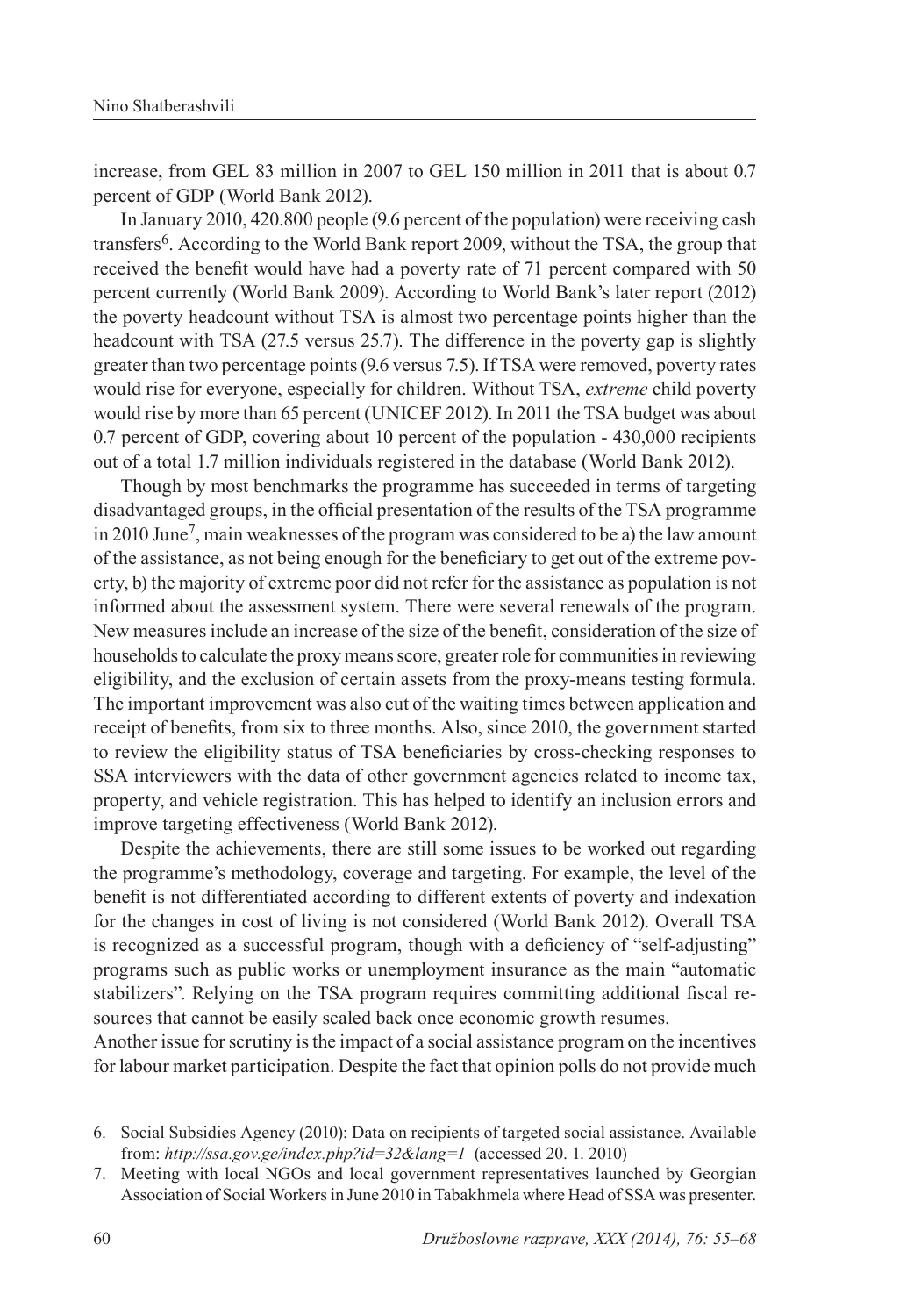support for the idea of creation of a culture of dependency, a comparison of labour market participation by TSA recipients and non-recipients who do receive medical insurance for the poor (i.e., those with a score between  $57,001$  and  $70,000^8$ ) did not detect any significant difference, the more formal data indicates that there is little evidence that Georgia's TSA is in fact discouraging labour force participation. World Bank (2011) report states that labour market participation rates are quite high in Georgia, however lower for women compared to neighboring countries and caregivers for terminally ill. The study also reveals that that pension receipt – especially by women – may reduce the pressure on younger household members to find work. Therefore it is obvious that policy measures needs to revisit *from welfare to work* schemes to stimulate TSA beneficiaries participation in the labour market and promote better job prospects for program beneficiaries. Several studies found that the majority of beneficiaries receiving state allowances were eager to work; problems associated with the benefits system did discourage people from looking for work; and such demotivation did not lead to a dependency culture – people considered state support as their last resort (Alcock 2006). Therefore we cannot conclude that TSA improved social functioning of its recipients. However, recently established Employment Department within the Social Service Agency under the Ministry of Labour, Health and Social Affairs provides reasons for optimism as it aims at "promotion" aspect (Barrientos 2010) of well-performing social safety nets to link the TSA beneficiaries with job openings and training possibilities. Targeted social assistance has an important impact on households that receive it but the benefit only reaches 17 percent of those defined officially as poor. Over a third of officially poor households receive no social assistance of any kind (UNICEF 2010). Its potential to enable targeted poor meet their needs is under question. Within the World Bank study (2012) consumption quintiles of individuals who receive TSA were compared to post - TSA consumption quintiles and appeared that, 63 percent of households who were in the lowest consumption quintile without TSA stay in that quintile after the benefit (World Bank 2012). It is inevitable that without the differentiation of the level of benefit it could be impossible to lift those in the bottom out of poverty.

## **4. The most vulnerable groups affected with poverty**

The impact of the benefit varies across the groups of population maintaining female headed households, children and people in remote areas more vulnerable to poverty. Besides the World Bank study (2012) figured out the level of accessibility to social entitlement in Georgia. The study revealed that substantial amount of poor households has difficulties accessing their entitlement. Among these households families from Tbilisi and ethnic minorities prevailed (the detail discussion on barriers to services see below).

<sup>8.</sup> Social benefit system introduced several thresholds identifying the eligibility for the assistance, e.i. household receiving below the 57 001 score were eligible for cash assistance (60 GEL for first and 48 for each following family member) and medical insurance, those under 70 000 were eligible for health policy only.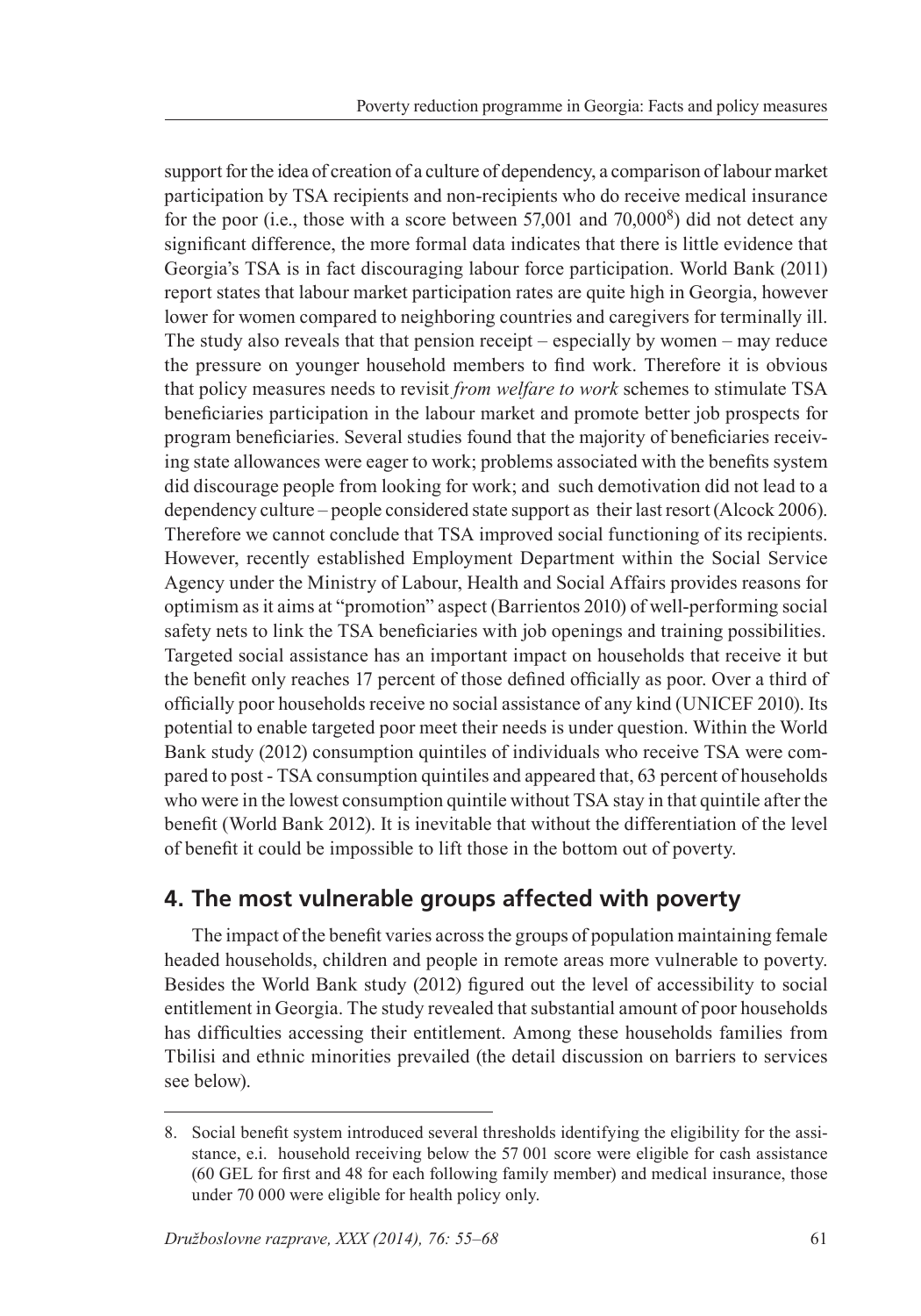Female headed households face a higher risk of extreme poverty than total poverty: 11.3 percent compared to 8.6 percent among male-headed households. In terms of the total poverty the incidence of poverty among female-headed households merely overcomes that of male-headed households (25 percent and 23 percent respectively) (World Bank 2009).

Since the operation of TSA programme children were and remain at the highest risk of poverty. Poverty among children was found to be significantly higher than the national average. The poor households comprise of 28 percent of children. These households include 12.7 percent of the population, 13 percent of all children and 17.7 percent of all pensioners (UNICEF 2010). The consumption-based total poverty rate among children was 28 percent rather than 23.7 percent of the general population, and the extreme poverty rate was 12 percent among children rather than 9 percent of the general population (UNICEF 2011).

Though the situation has changed since 2009 in terms of poverty, as poverty rates decreased from 2009 to 2011 and the number of households below the relative poverty threshold (109.2 GEL) fell by 2 percentage points from 24 percent to 22 percent. Although the percentage of children living in households below relative poverty fell even more, by three percentage points and the percentage of children living in extremely poor households in the period 2009-2011 declined more than the percentage of other groups in poverty, still 9.4 percent of children lived in extremely poor households in 2011. So do 8.3 percent of households and over 9 percent of the population (UNICEF 2012).

As UNICEF *Reducing Child Poverty Discussion Paper (2012)* states, poverty rates rise significantly in those households with more children. For the relative poverty threshold, 24 percent of households with one or two children lived in poverty and this figure increases considerably up to 30 percent for households with three or more children. Despite the positive trends in poverty reduction and the considerable drop in child poverty, the percentage of children living in poor households remains higher for every threshold than the poverty headcount for the whole population (2012).

Though pensions and TSA proved to be an effective measure for poverty reduction the need to scale up impact of the programmes was obvious. Therefore the government increased pensions from 2012. The government also introduced basic health insurance for all, pensioners among them. According to UNICEF (2012) estimations this raise in pensions will supposedly impact poverty alleviation. According to World Bank study (2012) the poverty rate (prior to most recent increase) was lowered by over 15 percentage points due to pensions. Though TSA has a more powerful potential impact upon reducing child poverty than pensions, cash benefits under TSA are means tested whilst old-age pensions are flat, universal monetary payments. However, the likelihood of a child benefiting from state provided pensions depends largely upon whether or not the child lived in multi-generational family i.e. pensioner lives in the household. The receipt of TSA depends upon state's decision that an applicant household qualifies for the TSA benefit. Though this decision follows the self-referral of the applicant. As mentioned above one of the weakness of the program was considered to be the lack of information among disadvantaged groups about the assessment system.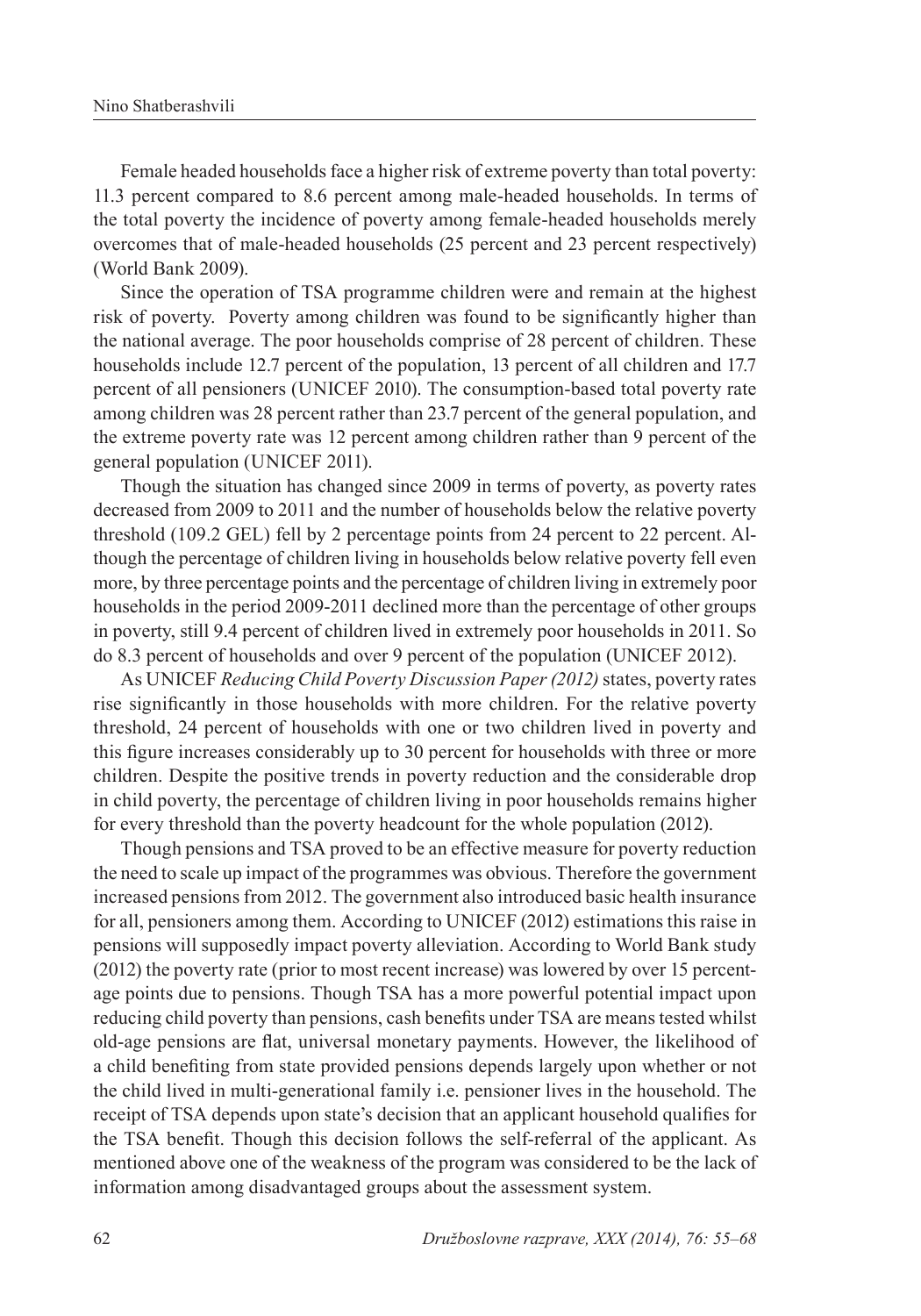In 2011, coverage by Targeted Social Assistance (TSA) cash benefits which provides support to the most vulnerable families in Georgia increased in the poorest 20 percent of households. This improvement was due to the refinement of the TSA formula in 2010 along with the introduction of new administrative arrangements for maintaining the TSA database. When comparing TSA coverage by households with and without children, however, it is evident that in the poorest households, those with children were less likely to be receiving cash benefits in 2011. 12 percent of households with children were receiving TSA in 2011 compared to 15 percent of households without children (UNICEF 2012). In 2009, 35 percent of households without children in the poorest wealth group were covered by TSA cash benefits as compared to 56 percent of similar households covered in 2011. As for households with children in the same consumption group, the increase was from 43 percent to 53 percent in the same time period. Even though coverage of TSA cash benefits increased, this positive change is more evident for households without children (UNICEF 2012). TSA accessibility starts with self–referral procedure. Accordingly the receipt depends on the decision of the household head and thereafter the decision of the state identifying whether the household qualifies for the assistance or not. In Georgia social workers of child care system are not conducting outreach service, accordingly the identification of the child's needs depends much on the awareness about those needs and the their rights to social protection by their parents. Assumedly, child's right to decent social life is not well advocated in the most of the cases.

| Coverage of families without children |      |      |      |  |  |
|---------------------------------------|------|------|------|--|--|
| 2009                                  | 2011 | 2009 | 2011 |  |  |
| 35%                                   | 56%  | 43%  | 53%  |  |  |

**Table1: TSA coverage of families with and without children**

There are no child specific social benefits in the country aside from the reintegration allowance for children living in institutional care. However currently pre-school education is free though it was not until 2013. Therefore pre-school enrolment among children was low. In the immediate post-Soviet period, the Net Enrolment Ratio (NER) in Kindergartens fell from an already low figure of 45 percent to 23 percent amongst 3-5 year olds and the number of kindergartens was halved. According to the Reproductive Health Survey (RHS) of 2011, the number has increased to 41.2 percent in recent years. However, this increase comes with significant disparity of 31.1 percent of rural children against 51.5 percent of urban children and 25.8 percent of children from the poorest quintile compared to 53.5 percent of children from the wealthiest quintile attending pre-school.

A review of research carried out on both the availability of services and parental attitudes between 2005 and 2007 revealed two consistent causal factors in low pre-school NER. The first was the inability of parents to pay the fees for kindergarten enrolment. The pre-school education is the best investments with the highest economic returns to society resulting in reduced dependency on state social services (World Bank 2011). As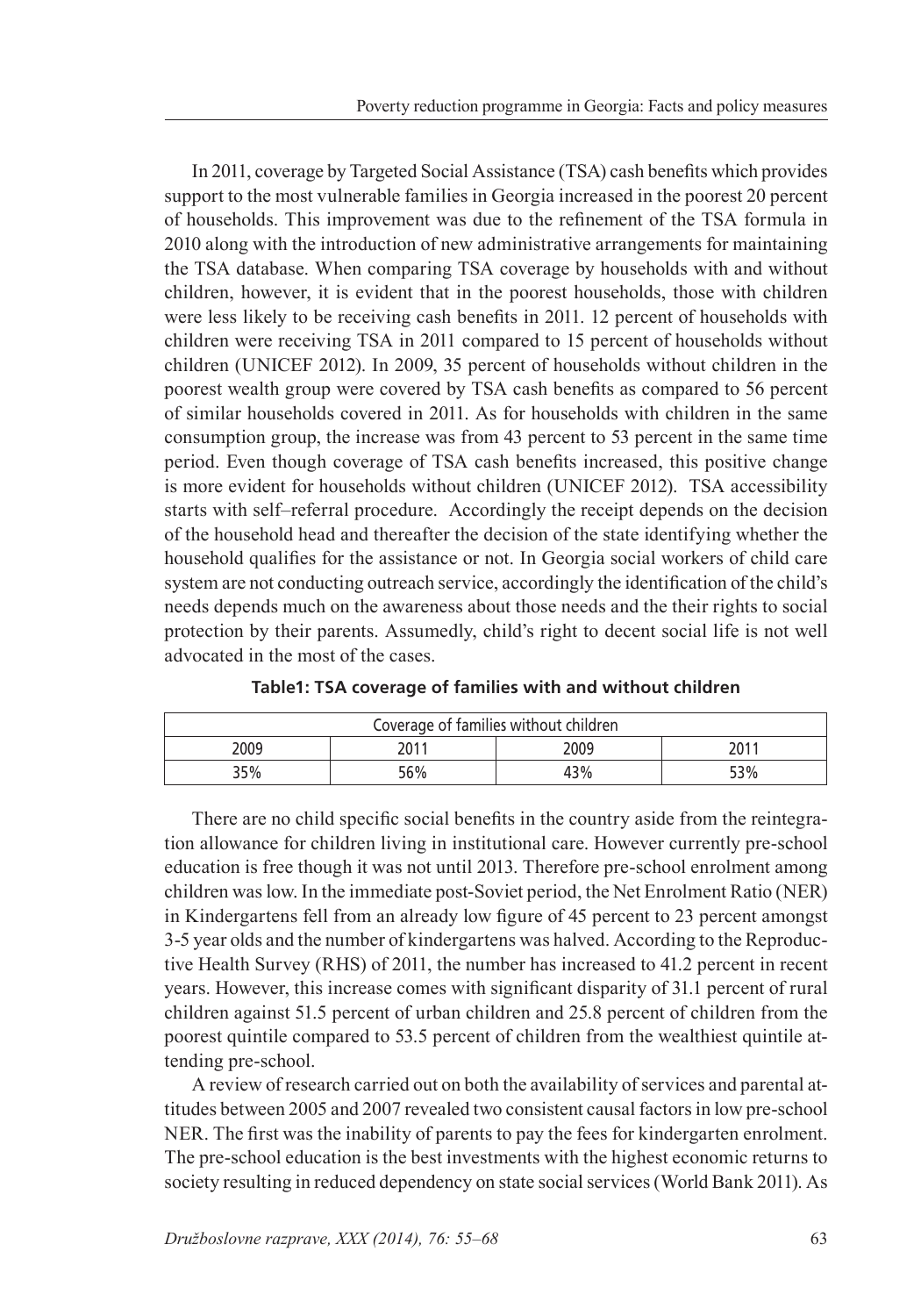World Bank (2011) study suggests social spending needs to increase in early childhood development programs for promotion equality of opportunity. It underlines the experiences of the countries that have successfully instituted early childhood development as a foundation for their human development strategies having the highest return rates. It is also increasing the chances for evaporation of the social problem of poverty and inequity by separating them from life threatening risk factors (Dragoš and Leskošek 2003).

Despite the ongoing child welfare reform and government focus on the most vulnerable children household poverty is a major contributor to family separation. Besides the main purpose for institutionalization of children is poverty and family malfunction often as a result of resource deprivation (UNICEF 2012; SOS CVG 2013).

Therefore UNICEF recommended the government to enrich the social benefits for households with children proposing several interventions:

- 1) Increase of the TSA cash benefit by 50 percent.
- 2) Increase of the TSA cash benefit by 100 percent.
- 3) Increase of the number of beneficiaries by increasing cut-off score for TSA cash benefits up to 100,000 points (currently it is 57001).
- 4) Introduction of Universal Child Benefits per child aged 0-16 years.

The analysis of the various models has shown that universal child benefits together with increased pensions are the most effective social protection tools for reducing child poverty as well as poverty of other groups (UNICEF 2012), though the government started to implement the second version. The expectation is that this increase together with the pension increase would reduce *extreme* child poverty from 9.4 percent to 6 percent and *relative* child poverty from 25 percent to 18 percent. However if the previously mentioned most effective model was selected (pension increase in supplement with the child benefit) it would reduce *extreme* child poverty from 9.4 percent to 3.9 percent and *relative* child poverty from 25 percent to 15 percent. In this scenario, almost 60 percent of children are estimated to be lifted from *extreme* poverty.

**Table 2: Scenarios to enrich social benefit for householders with children recommended by UNICEF**

| Original Extreme        | Scenario 1:      | Scenario 2:      | Scenario 3:         | Scenario 4:              |
|-------------------------|------------------|------------------|---------------------|--------------------------|
| Poverty rate being      | Increase of the  | Increase of the  | Increase of the N   | Introduction of          |
| 9.4% and Relative       | TSA cash benefit | TSA cash benefit | of beneficiaries by | <b>Universal Benefit</b> |
| Poverty rate 25%        | by 50%           | by 100%          | increasing cut-off  | per child aged           |
|                         |                  |                  | score for TSA up    | 0-16 years               |
|                         |                  |                  | to 100, 000 points  |                          |
| Estimated               | 6.6%             | 6%               | 5.9%                | 3.9%                     |
| <b>Extreme Poverty</b>  |                  |                  |                     |                          |
| Estimated               | 21%              | 18%              | 19%                 | 15%                      |
| <b>Relative Poverty</b> |                  |                  |                     |                          |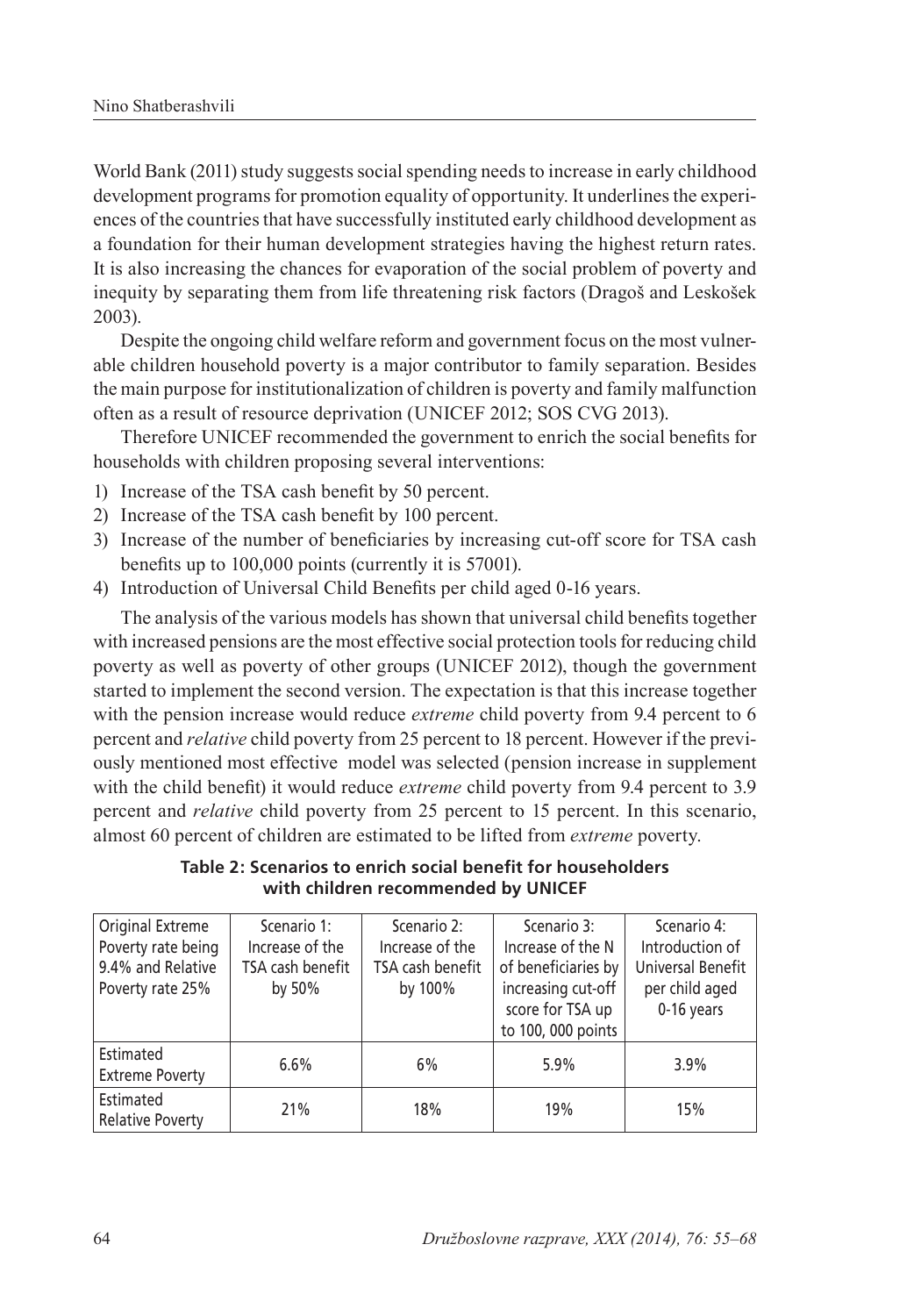Besides the effect would stretch over all other groups. It will decrease poverty in all households from 8.3 percent to 4.5 percent and decrease poverty in the general population from 9.1 percent to 4.5 percent. Moreover it will decrease pensioner poverty from 8.1 percent to 2 percent as well (UNICEF 2012).

#### **5. Service Accessibility**

The World Bank (2011) study attempted to figure out the level of accessibility to social entitlement in Georgia. The study revealed that substantial amount of poor households has difficulties accessing their entitlement. Households in the west Georgia are more likely to receive assistance than households in the east part of the country. The proportion of households receiving TSA is the lowest among the Azeri and Armenian households. The former live in the east part of the country and the latter in the southern part of the country. Among barriers for application, a small group of people named documentation, language, distance, absence of permanent residence. The majority of non-applicants do not know how to apply for the database (76 percent) or are misinformed (10 percent). 14 percent of those attempted to obtain birth certificate or personal ID failed due to the inability to pay the fees needed for the documentation.

Only 4 percent of respondent families encountered a problem with accessing pension benefits due to the vagueness concerning documents for application for the benefit and problems reaching the Social Services Agency (SSA) due to distance.

Among those 53 percent of the families who reported that they have health insurance, majority are insured under the Medical Assistance Program for Poor (MAP insurance) or other governmental health insurance programs. Among insured majority are families in west Georgia. The main reason for not having insurance is 'not qualifying for the 'MAP', 'lack of money to purchase a private insurance policy' or lack of information on where and to whom to apply to get insured by state/municipal programs (World Bank, 2011). Three-fourths of those insured reported that they would not have been able to cover the cost of the treatment without insurance. Those not using the benefit as a reason for it named 'health services used are not covered by policy', 'limited knowledge of how to use the insurance' or an absence of health problem (World Bank 2011).

Georgia spent about 1.9 percent of GDP on health at the general government level in 2011, of which about the half of the health related state funds in 2011 was spent on publicly funded health insurance programs and another half on a disease-specific programs. Medical Insurance Program (MIP) for the poor targets the poorest 20 percent of the population (about 900,000 individuals) with the budget of GEL 136 m, based on the same proxy means test that is used for the Targeted Social Assistance (TSA) program. MIP has a significant impact on reducing out of pocket expenditures for health care. MIP beneficiaries pay approximately 50 percent less than non-beneficiaries achieving one of its program goals to reduce poverty (World Bank 2012).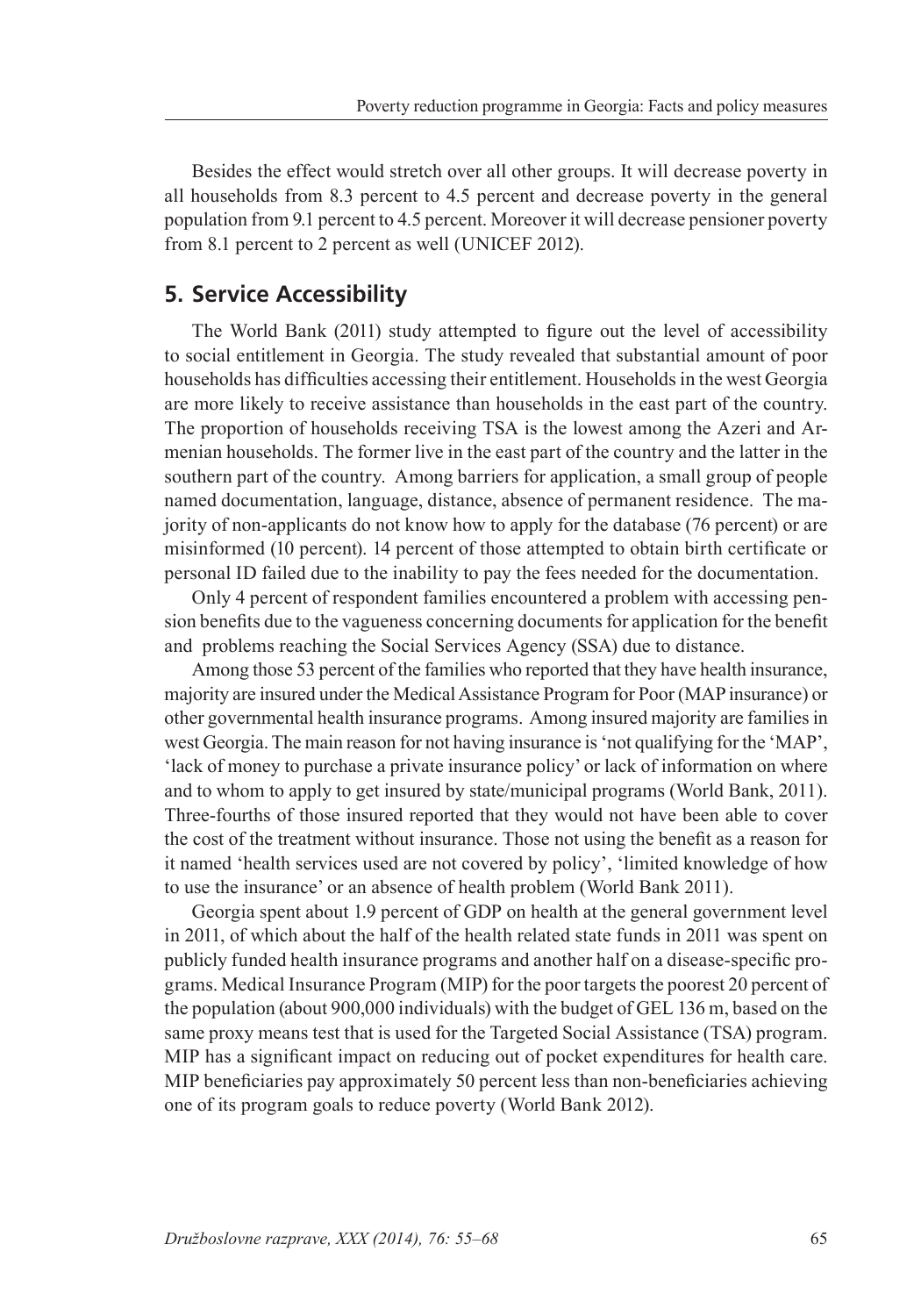#### **6. Conclusion**

It is interesting to what extend does TSA enable the targeted poor to improve their quality of life. As the available findings suggest the material situation of the recipients has changed to better and it had preventive impact, however there are still structural barriers to labor market. Even for the short term employment opportunities the benefit recipient jeopardizes the loss of benefit and the insecurity for the period of joblessness and benefit restoration intensifies the reluctance for job search. Poverty and its devastation cannot be solved by providing the poor with only targeted cash assistance. Assistance program in Georgia is sufficient to deal with poverty, however does it deal with vulnerability? We have to treat poverty and social exclusion as denoting different aspects of the same social phenomena. The latter being a process of detachment from the labour market, social communities and organizations; the former is the lack of an adequate income. The latter is about participation, whereas the former is about distribution (Fitzpatrick 2001). According to Sen (Sen 1999 in Barrientos 2010) appropriate space to assess poverty is "capacity to achieve rational life plan". Poverty measure used in Georgia takes into account basic physical needs rather than social needs, providing therefore, a very 'meagre view of poverty' with supposition that considerably fewer people are poor in Georgia today. Yet absolute definitions of poverty are 'attractive' (Cunningham and Cunningham 2008) to politicians who want to underestimate levels of poverty. If we adopt a relative definition, that Peter Townsend defines as "resources are so seriously below those commanded by the average individual or family that they are, in effect, excluded from ordinary living patterns, customs and activities" (Townsend 1993), considerably more people are poor in Georgia currently. In order to determine who is 'excluded from ordinary living patterns, customs and activities' 'consensual' relative definitions of poverty seek to overcome such difficulties by inquiring about to establish what 'most' people think is an acceptable standard of living, and then assessing the numbers of people living below that standard (Cunningham and Cunningham 2008). This was not conducted in Georgia.

The delivered social protection services did not demonstrate the positive changes of the beneficiaries in terms of their social life and status; with few exceptions of the cases at the micro level, where the success of the social workers involvement revealed its importance9. Level of people's awareness about the profession is not high. World Bank (2011) study revealed that one in ten of the respondents had heard of social workers (9 percent). However the majority of them are unclear about the role of social workers and the kind of services a social worker provides (62 percent) and do not know where to apply in case they need a social worker's support (53 percent). On the policy level the involvement of the social workers in neither of the social services was considered. Through this view, poverty is invented within the systemic constraints resulted in lessened life chances and accessibility to resources and services and law level of participation (Gans 1995; Gil 1998).

<sup>9.</sup> Conclusions of the thematic meetings with NGO's at Georgian Association of Social Workers, 2008, 2009, 2013.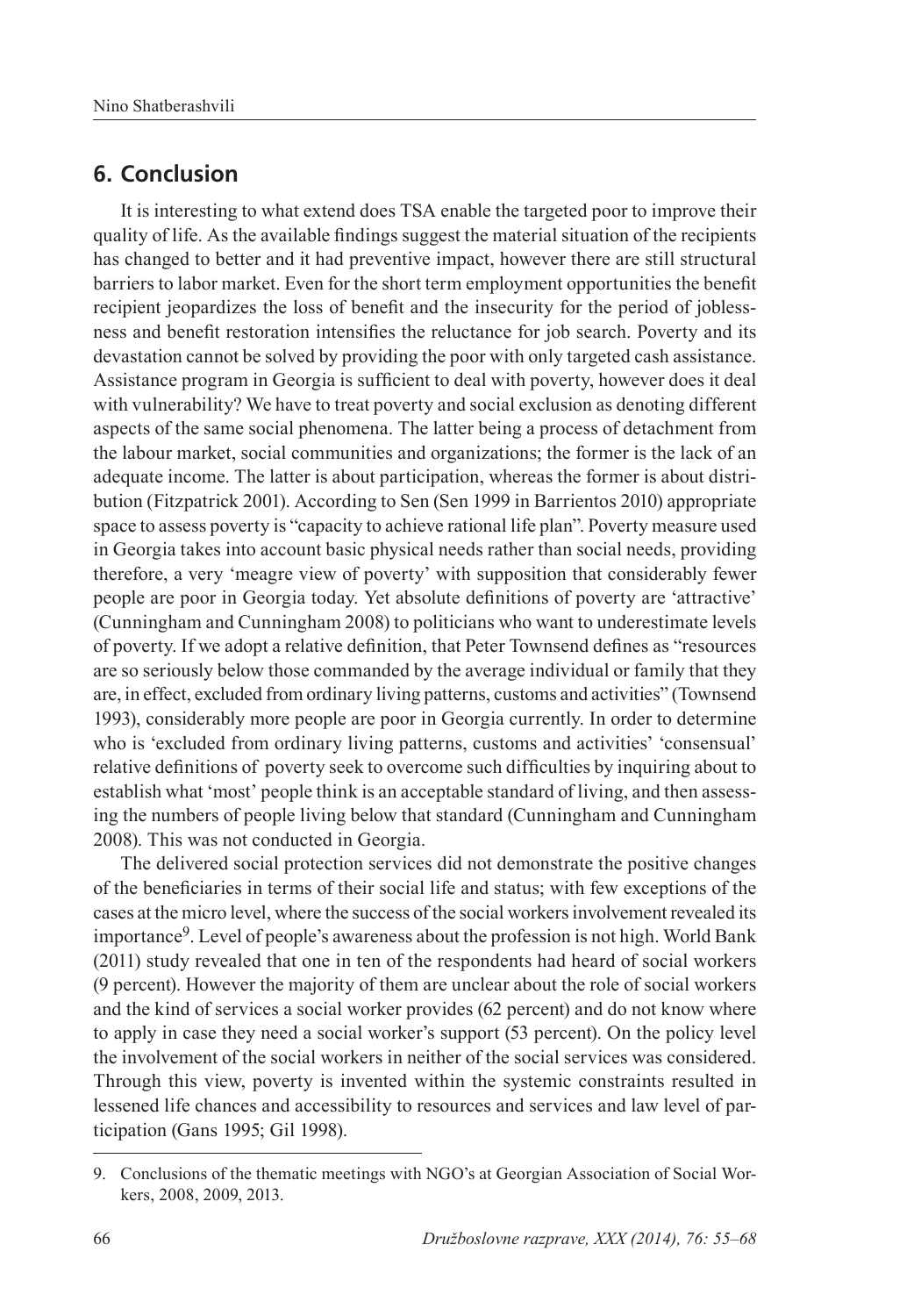#### **References**

Alcock, Peter (2006): Understanding Poverty. Houndmills: Palgrave Macmillan.

- Barrientos, Armando (2010): Social Protection and Poverty: Social Policy and Development Programme, Paper no. 42. Geneva: United Nations Research Institute for Social Development.
- Cunningham, Jo, and Cunningham, Steve (2008): Sociology and Social Work. Exeter: LeanrningMatters Ltd.
- Dragoš, Srečo, and Leskošek, Vesna (2003): Social Inequality and Social Capital. Ljubljana: Peace Institute.
- Dominelli, Lena (1996): Deprofessionalising social work: Anti-oppressive practice, competencies, postmodernism. British Journal of Social Work, 26 (2): 153–75.
- European Commission (2007): Georgia: Country Strategy Paper 2007-2013. EU Neighbourhood and Partnership Instrument, National Initiative programme. Brussels: European Commission. Available from: *http://eeas.europa.eu/enp/pdf/pdf/country/enpi\_csp\_nip\_georgia\_en.pdf* (Accessed 20. 3. 2014)

Farmer, Paul (2004): Pathologies of Power: Health, Human Rights and the New War on the

- Poor. Berkeley, Los Angeles, London: University of California Press.
- Fitzpatrick, Tony (2001): Welfare Theory: An Introduction. Basingstoke: Palgrave.
- Gans, Herbert (1995): The War against the Poor: The Underclass and Anti Poverty Policy. New York: Basic Books.
- Garbe-Emden, Birgit, Horstmann, Sabine, and Shajanian-Zarneh, Yvette (2011): Social Protection and Social Inclusion in Armenia, Azerbaijan and Georgia. Synthesis report. Brussels: European Commission. Available from: http://ec.europa.eu/social/main.jsp?catId=89&lan gId=en&newsId=1045&moreDocuments=yes&tableName=news (Accessed 15. 4. 2014).
- Gassmann, Franzisca, Berulava, George, and Tokmazishvilli, Michael (2013): Economic and Social Vulnerability in Georgia. UNDP. Available from: http://www.ge.undp.org/content/ dam/georgia/docs/publications/GE\_vnerability\_eng.pdf (Accessed 15. 2. 2014).
- Lister, Ruth (2004): Poverty. Key concepts. Cambridge: Polity Press.
- SOS Children's Village Georgia (2012). Child Rights Situation Analysis of children at risk of losing parental care & children who have lost parental care. Available from: *http://www. sos-childrensvillages.ge//ResourceFiles/Publications/CRSA.pdf* (Accessed 10.1.2014)
- Strier, Roni (2009): Community Anti-Poverty Strategies: A Conceptual Framework for a Critical Discussion. British Journal of Social Work, 39 (6): 1063–1081.
- Strier, Roni, and Binyamin, Sharon (2010): Developing Anti-Oppressive Services for the Poor: A Theoretical and Organizational Rationale. British Journal of Social Work*,* 40 (6): 1908-1926.
- Townsend, Peter (1979): Poverty in the United Kingdom: A survey of household resources and standards of living. Harmondsworth: Penguin Books.
- Townsend, Peter (1993): The international analysis of poverty. London: Harvester Wheatsheaf.
- UNICEF (2011): Situational Analysis of Children in Georgia. Available from:

http://unicef.ge/uploads/UNICEF\_Sitan\_ENG\_web.2MB1.pdf (Accessed 18. 1. 2014)

UNICEF (2012): Georgia: Reducing Child Poverty. A Discussion paper. Accessible form: http:// www.unicef.org/georgia/UNICEF Child PovertyENG web with names.pdf (Accessed 15. 1. 2014)